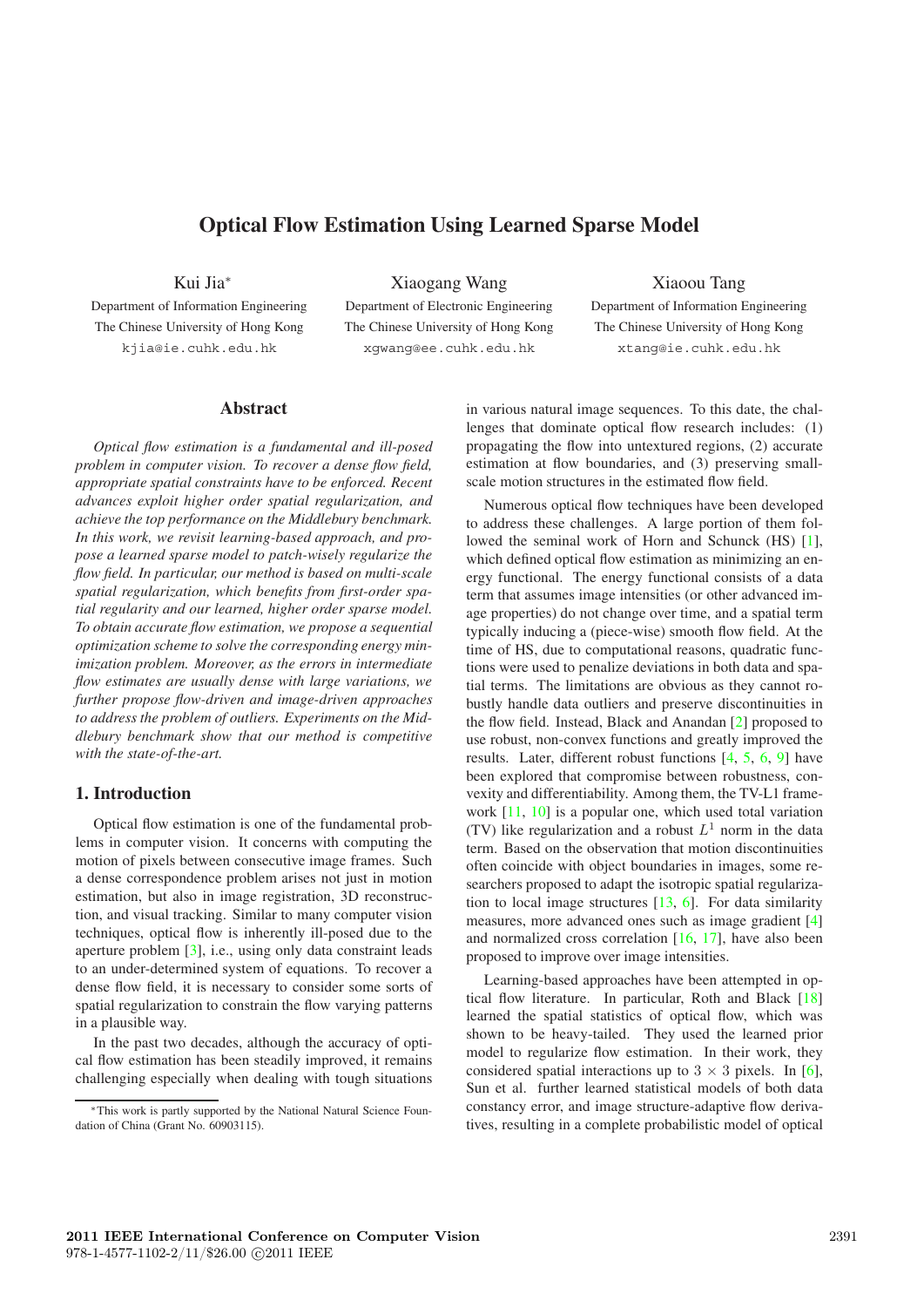flow.

Recently, several works exploited higher order or nonlocal spatial terms [19, 7, 17], and achieved the top performance on the Middlebury optical flow benchmark [20]. Common to these approaches is a weighted non-local term, which robustly (using  $L^1$  norm) penalizes the pairwise differences of flow vectors in a local neighborhood. The weight for each pair is determined based on bilateral filtering [21] by combining information of color similarity, spatial proximity, and/or occlusion condition. Although the state-of-the-art results were obtained, however, they are limited in: (1) still considering pairwise flow relations in a local neighborhood, (2) using purely geometric spatial priors, and (3) their regularization cannot be across flow boundaries.

In this work, we revisit learning-based approach and propose a *learned sparse model* (LSM) to regularize the flow field. Different from early attempts  $[18, 6]$ , which typically learn the statistics of first-order flow derivatives, our model is higher order, i.e., we patch-wisely constrain how the flow is expected to vary across the whole field. In particular, our model is motivated by recent success in image restoration [22, 23, 24], which used sparse representation over learned, possibly over-complete image dictionaries (or basis functions), and achieved the state-of-the-art in image denoising and demosaicking [24]. In this work, we consider learning an optical flow dictionary that adapts to the training ground truth flow fields. For spatial regularization, our assumption is that each flow patch can be encoded via a sparse representation over the learned over-complete flow dictionary. Note that by doing so, we actually solve the aperture problem in a way distinct from [1, 25]. Compared with [1, 25], our model does not need to regularize smooth motions and motion discontinuities separately.

Different from situations in image denoising, the noises in intermediate flow estimates are in general dense with large variations. We further propose a multi-scale spatial regularizer, which benefits from first-order spatial regularity and the learned, higher order sparse model. Multi-scale spatial regularization stabilizes the estimation process, and enable our model to be easily embedded in a coarse-tofine/warping framework [26, 27], to cope with large motions. Together with a robust data term, flow field recovery is formulated as an energy minimization problem. We propose to decompose the optimization into a sequence of simpler ones, with each alternating in satisfying data constraints, and spatial regularization via sparse coding. Moreover, except for dense noises, some intermediate flow estimates can be completely corrupted and become outliers, which degrade the performance of learned sparse model. In this work, we also propose flow-driven and image-driven approaches to address the problem of outliers. Experiments on the Middlebury benchmark show that our method is competitive with the state-of-the-art.

Note that we are not the first to introduce sparsity priors into optical flow estimation. In [28], Shen and Wu assumed that flow field can be estimated by finding its sparsest representation in other domains. They showed plausible results in subsampled image frames with small motions. Our method is different from [28] in the following aspects.

- 1. We propose a learned sparse model, and get improved performance over generic ones such as wavelet or DCT, which were used in [28].
- 2. To robustify higher order spatial regularization, we propose flow-driven and image-driven approaches to address the problem of outliers. Experiments show the effectiveness.
- 3. We propose multi-scale spatial regularization and a sequential optimization scheme. We adapt the learned sparse model in a coarse-to-fine/warping framework, and obtain accurate results on the original frame size with large motions. Our results are competitive with the state-of-the-art.

The rest of this paper is organized as follows. In Section 2, we present in details our learned sparse model and its multi-scale extension. Section 3 introduces robust higherorder spatial regularization. Our sequential optimization scheme will be explained in Section 4. Section 5 presents experiments, followed by conclusion and future works in Section 6.

## **2. Flow field regularization using the learned sparse model**

Optical flow estimation is commonly formulated as an energy minimization problem. The objective function is

$$
E(\mathbf{u}) = E_D(\mathbf{u}) + \lambda E_S(\mathbf{u}),\tag{1}
$$

where  $\mathbf{u} = [u, v]^\top \in \Re^{2N}$  is the vectorized flow field to be estimated, N is the number of image pixels, and  $\lambda$  is a regularization parameter.  $\frac{1}{1}$  For a given **u**, the data term  $E_D(\mathbf{u}) = \sum_{\mathbf{x}} \psi_D(I_1(\mathbf{x}) - I_2(\mathbf{x} + \mathbf{u}_\mathbf{x}))$  measures the similarity between two consecutive image frames  $I_1$  and  $I_2$ ,  $\psi_D$ is a properly chosen penalty function, and  $\mathbf{x} = [x, y]^\top$  indexes the image coordinates. When the unknown motion **u** is in a small proximity of a given point  $\mathbf{u}^0$ , we can linearize the image residual  $\rho(\mathbf{x}) = I_1(\mathbf{x}) - I_2(\mathbf{x}+\mathbf{u}_\mathbf{x})$ , which leads to the classical optical flow equation  $\rho(\mathbf{x}) = \nabla I_2^{\top}(\mathbf{u}_\mathbf{x} - \mathbf{v}_\mathbf{x})$  $\mathbf{u}_{\mathbf{x}}^{0}$  +  $I_{t}$ , where  $\nabla I_{2}$  denotes the horizontal and vertical partial derivatives at  $\mathbf{x} + \mathbf{u}_\mathbf{x}^0$ , and  $I_t = I_2(\mathbf{x} + \mathbf{u}_\mathbf{x}^0) - I_1(\mathbf{x})$  is the temporal derivative. Since optical flow is highly underdetermined if only based on the assumption of intensity

<sup>&</sup>lt;sup>1</sup>Throughout this paper, we will use spatially discrete and vectorized representation to denote the optical flow field.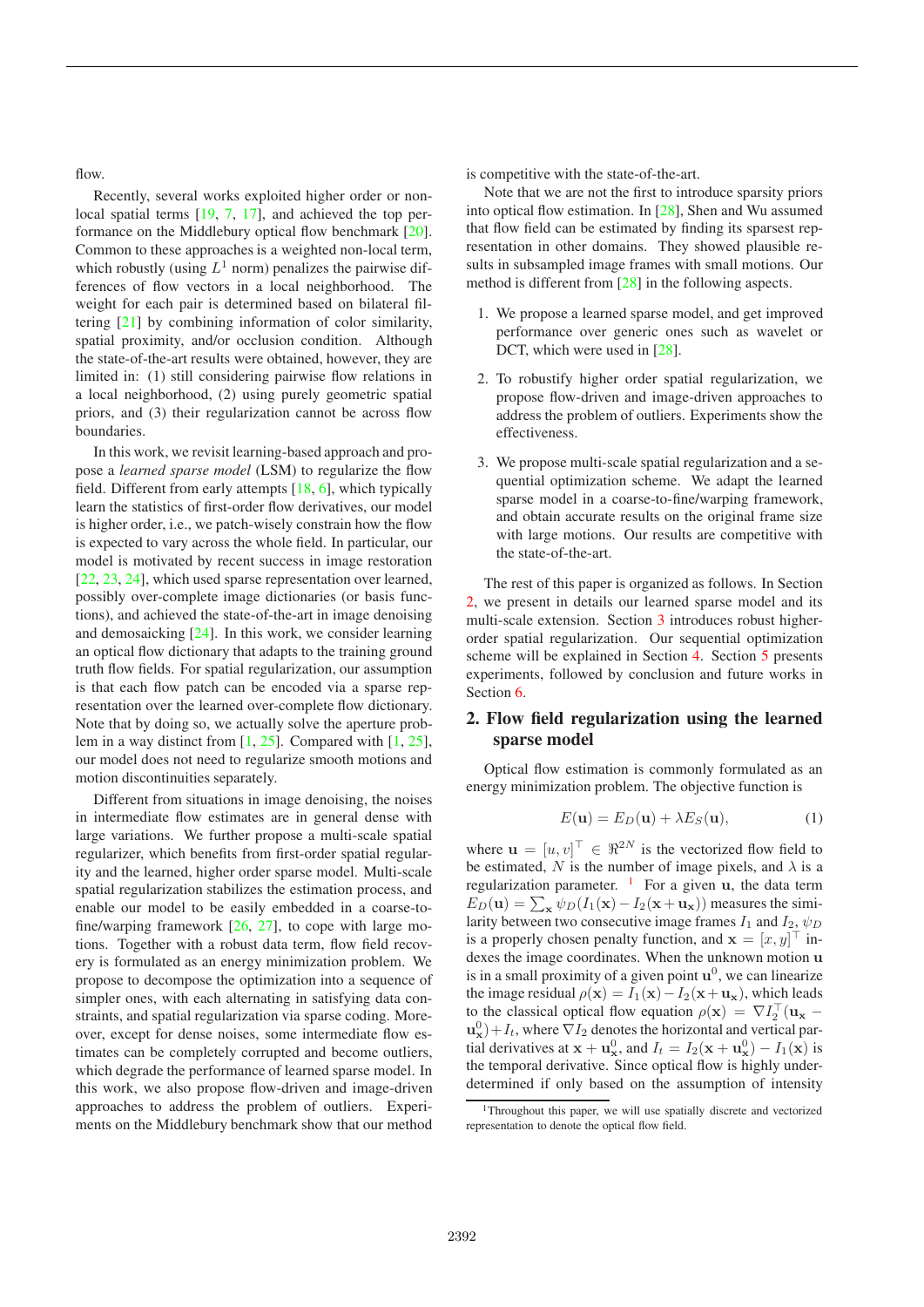constancy, i.e., it suffers from the aperture problem. Additional constraints are needed in order to obtain a dense and accurate flow field. This brings the spatial term  $E_S(\mathbf{u})$ in, which essentially constrains how the flow is expected to vary across the image. Originating from the HS model [1], most of the spatial terms proposed in literature take the form like  $E_S(\mathbf{u}) = \sum_{\mathbf{x}} \psi_S(\nabla \mathbf{u}_{\mathbf{x}})$ , which favors a smooth flow field, and is edge-preserving by using some robust penalty function  $\psi_{S}$  [2]. Alternatively, Lucas and Kanade [25] addressed the aperture problem by assuming that the flow vectors are constant in a local neighborhood. However, this assumption fails in regions with multiple motions.

As introduced in Section 1, Shen and Wu [28] recently proposed to use a sparsity prior to regularize the flow field. They assumed a flow patch can be described via a sparse representation over some basis functions. From the perspective of compressive sensing, this amounts to recover a dense flow field from much fewer measurements, thus solving the aperture problem. As pointed out in  $[28]$ , although the flow patterns may be complex and varying across the whole field, they are much simpler compared with those of natural images. By assuming the sparsity of local flow patches, ideally we can unify the different treatments of smooth or discontinuous motions, and various motion models such as affine transformation and rotation.

In [28], generic basis functions (dictionaries) such as Wavelet and DCT are used for sparse coding. Motivated by the success of learned dictionaries over off-the-shelf ones in image restoration [22, 23, 24], in this work, we consider learning an adapted, possibly over-complete, optical flow dictionary using training ground truth flow fields. We expect through learning, the dictionary can encode more flow statistics and as a consequence, leads to a sparser and more accurate representation. Specifically, we propose to regularize the flow field using a *learned sparse model*. Adapting the sparsity assumption with the learned dictionary in an energy model, we get

$$
E(\mathbf{u}) = \sum_{\mathbf{x}} \psi_D(\rho(\mathbf{x})) + \lambda \|T_\mathbf{x}^h \mathbf{u} - \mathbf{D}^h \mathbf{a}_{\mathbf{x}}^h\|_2^2 + \beta \psi_S(\mathbf{a}_{\mathbf{x}}^h),
$$
\n(2)

where  $T_{\mathbf{x}}^h \in \Re^{2n \times 2N}$  is a binary operator that extracts the flow patch centering at position  $x$  from  $u$ ,  $n$  is the size of the patch.  $\mathbf{D}^h = [\mathbf{D}_u^h \mathbf{0}; \mathbf{0} \mathbf{D}_v^h] \in \Re^{2n \times 2p}$  represents the learned flow dictionary with the dictionary size  $p$ , and  $\mathbf{a}_{\mathbf{x}}^h \in \mathbb{R}^{2p}$  is the sparse coefficient vector when decompos- $\lim_{k \to \infty} T_{\mathbf{x}}^{h} \mathbf{u}$  on  $\mathbf{D}^{h}$ ,  $\beta$  is a sparsity inducing parameter. Here we want to emphasize that, different from most of existing first-order spatial terms that typically penalize the difference between neighboring flow vectors, and some recently proposed higher order spatial terms that adaptively and robustly penalize the difference among non-local flow vectors in an expanded neighborhood [19, 17, 7], the spatial term in (2) assumes some prior on the spatially varying pattern of



(c) AAE=2.828, AEPE=0.206 (d) AAE=2.775, AEPE=0.198 Figure 1. Effectiveness of the learned sparse model on the "Grove2" sequence of Middlebury training set. (a) Initialization. (b) Result using HS method [1]. (c) Result using higher order sparse model with a DCT dictionary. (d) Result using the learned sparse model. Average angular error (AAE) and average end-point error (AEPE) are shown below each color coded image result.

local flow patches, and such a pattern can be sparsely encoded and reconstructed by the learned flow dictionary. In this work, we follow [7] and use a generalized Charbonnier data penalty function  $\psi_D(x)=(x^2+\epsilon^2)^{\gamma}$ , and set  $\gamma = 0.45$ to make it slightly non-convex.  $\epsilon$  is fixed as 0.001. The spatial penalty can be chosen as  $\psi_S(\cdot) = || \cdot ||_1$ .

To learn the flow dictionary  $D^h = [\mathbf{D}_u^h \mathbf{0}; \mathbf{0} \mathbf{D}_v^h]$ , we simplify the problem by treating the horizontal and vertical motions separately. We will use  $D_u^h$  as an example to present how the flow dictionary can be learned, and  $D_v^h$  is learned similarly. Given a large training set of ground truth flow data  $\{z_u^i\}$ , with each  $z_u^i \in \Re^n$  represents an extracted patch of horizontal flow fields, the learning of  $\mathbf{D}_u^h \in \Re^{n \times p}$ amounts to solve the following optimization problem

$$
\min_{\{\mathbf{D}_u^h, \{\mathbf{a}_u^i\}\}} \sum_i \frac{1}{2} \|\mathbf{z}_u^i - \mathbf{D}_u^h \mathbf{a}_u^i\|_2^2 + \beta \|\mathbf{a}_u^i\|_1
$$
  
s.t. 
$$
\|\mathbf{d}_{u,j}^h\|_2^2 \le 1 \quad \forall \quad j = 1, \dots, p,
$$
 (3)

where  $a^i_u \text{ }\in \mathbb{R}^p$  is the sparse coefficient vector of  $z^i_u$  to be optimized, and  $\mathbf{d}_{u,j}^h \in \Re^n$  represents a dictionary atom which is a column of  $\mathbf{D}_u^h$  and constrained to be unit norm. Note the objective function (3) is not convex w.r.t.  $D_u^h$ , but it is convex w.r.t.  $D_u^h$  or  $\{a_u^i\}$  when the other one is fixed. To optimize, we follow the sparse coding literature [31], and use an iterative approach that alternates between the sparse coding stage (solving  $\{a_u^i\}$ ) and the dictionary update stage (updating  $D_u^h$ ). In this work, we choose the LARS algorithm [32] for sparse coding, and Lee et al.'s Lagrange dual method [31] for dictionary learning.

Note that when the data penalty function  $\psi_D$  is chosen as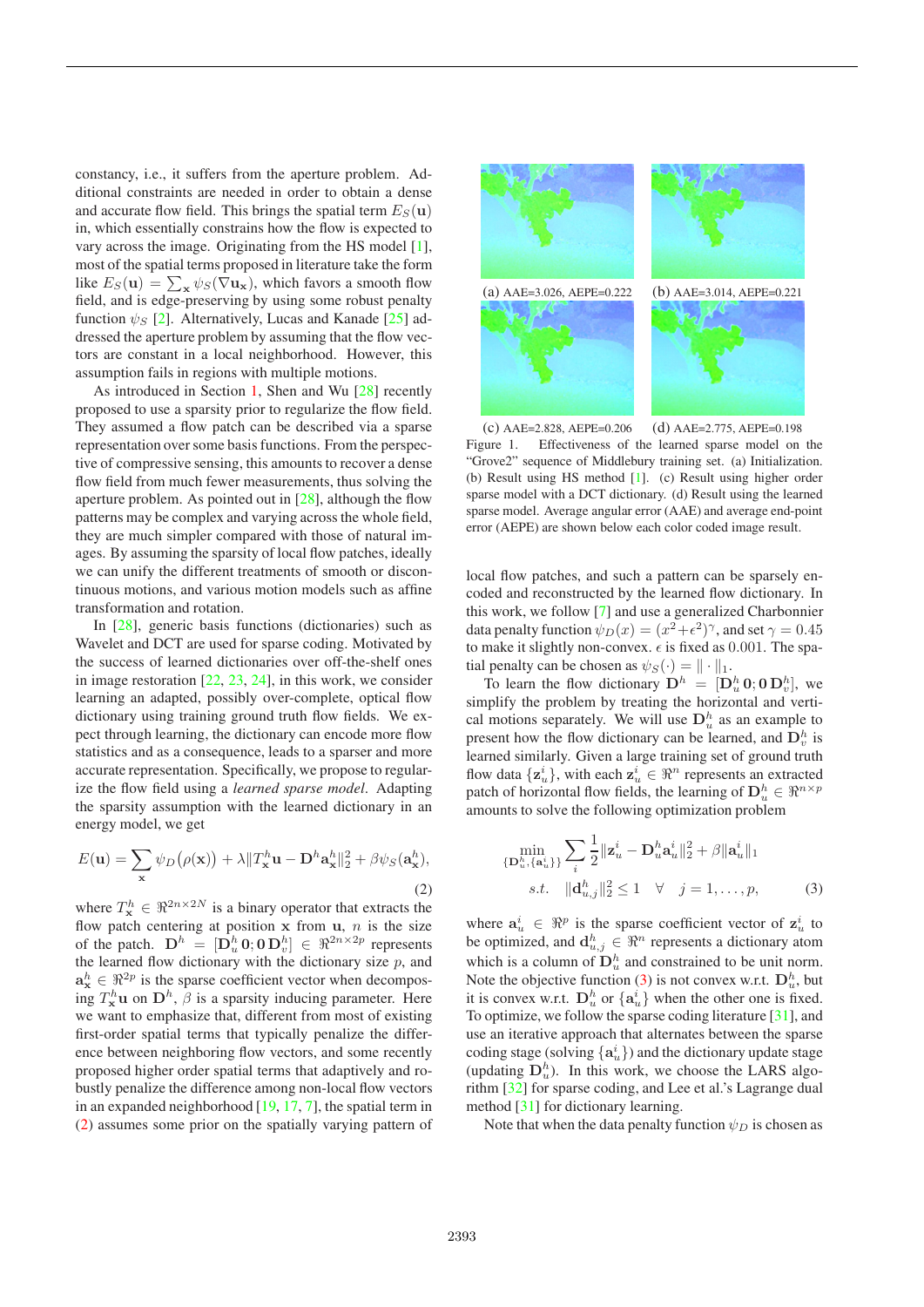a  $L^2$  norm, the first two terms in (2) can be merged, yielding a standard sparse coding problem, which is equivalent to the optical flow formulation as proposed in [28]. For any flow patch centering at **x**, let **Bx**  $\in \mathbb{R}^{n \times 2n}$  be the diagonalized matrix representation of the horizontal and vertical derivatives ensemble  $\{\nabla I_2(\mathbf{x} + \mathbf{u}_\mathbf{x}^0)\}\)$  of the pixels in this patch, and  $\mathbf{y_x} \in \mathbb{R}^n$  be the vectorized ensemble  $\{\nabla I_2^{\top} \mathbf{u}_\mathbf{x}^0 - I_t(\mathbf{x})\},\$ sparse coding amounts to minimize

$$
\|\mathbf{y}_{\mathbf{x}} - \mathbf{B}_{\mathbf{x}} \mathbf{D}^h \mathbf{a}_{\mathbf{x}}^h\|_2^2 + \beta \|\mathbf{a}_{\mathbf{x}}^h\|_1. \tag{4}
$$

When optimal sparse coefficient vectors  $\{a_{\mathbf{x}}^h\}$  for all flow patches are obtained, which normally overlap each other, a common way to reconstruct the flow field is by computing

$$
\mathbf{u} = \frac{1}{n} \sum_{\mathbf{x}} R_{\mathbf{x}}^{h} \mathbf{D}^{h} \mathbf{a}_{\mathbf{x}}^{h}, \tag{5}
$$

where  $R_{\mathbf{x}}^h \in \mathbb{R}^{2N \times 2n}$  is a binary operator which places each flow patch at its proper position in the flow field. This process essentially averages flow patches at overlapping pixels. In Figure 1, we demonstrate the effectiveness of learned sparse model starting from an initialization  $\mathbf{u}^0$ . And  $\mathbf{y}_\mathbf{x}$  and  $\mathbf{B}_{\mathbf{x}}$  at each position **x** are computed based on  $\mathbf{u}^0$ . We solve equation (4) to get  $\{a_x^h\}$ , and use equation (5) to reconstruct the estimated flow field. The size of flow patch is  $5 \times 5$ . Figure 1 shows that the learned sparse model is generally better than those using generic dictionaries such as DCT.

#### **2.1. Multi-scale spatial regularization**

The learned sparse model in (2) exploits higher order spatial regularization. It works when either an initial flow field estimate **u**<sup>0</sup> is given, or the displacements between frames  $I_1$  and  $I_2$  are small. However, in optical flow computation, the errors in intermediate flow estimates are normally dense with large variations. In fact, as the data term in (2) relies on the assumption of intensity constancy, which can be easily violated due to sensor noises, illumination changes, reflections, and shadows. Any advanced alternatives [4, 16] may only alleviate, but not eliminate the problem. When the flow noises become dense and large, higher order spatial terms generally suffer from instability and being trapped in local minima, neither learned dictionaries nor generic ones can provide a good constraint. This is a fundamental difference from image denoising if we look optical flow estimation as a flow field denoising process.

In order to stabilize the flow estimation process, and also to enable our model to cope with large displacements, we extend the model (2) and propose a multi-scale spatial term to regularize the flow field. The new spatial term is composed of a purely geometric first-order regularizer and our higher order learned sparse model. To derive the new model, we start from the commonly taken spatial regularity form  $E_S(\mathbf{u}) = \sum_{\mathbf{x}} \psi_S(\nabla \mathbf{u}_{\mathbf{x}})$ . If we choose  $\psi_S(\cdot) = ||\cdot||_1$ 

as used in the TV-L1 framework [4, 10], this is equivalent to let the flow gradient field being sparse. In fact, if we use simple horizontal and vertical kernels  $[1 - 1]$  and  $[1 - 1]^\top$ , we can approximate the flow gradient computation as a linear combination of the flow field. We thus can get a variant of the TV like energy model as

$$
E(\mathbf{u}) = \sum_{\mathbf{x}} \psi_D(\rho(\mathbf{x})) + \lambda \|T_\mathbf{x}^l \mathbf{u} - \mathbf{D}^l \mathbf{a}_{\mathbf{x}}^l\|_2^2 + \beta \|\mathbf{a}_{\mathbf{x}}^l\|_1, \tag{6}
$$

where  $T^l_{\mathbf{x}}$  is defined similarly as in (2),  $\mathbf{D}^l$  denotes the pseudo-inverse of the linearized first-order derivative operator, it applies to a flow patch  $T^l$ **u** centering at position **x**. Combining with our proposed learned sparse model, we arrive at the following energy function to minimize

$$
E(\mathbf{u}) = \sum_{\mathbf{x}} \left\{ \psi_D(\rho(\mathbf{x})) + \sum_{s \in \{l, h\}} \lambda_s \| T_{\mathbf{x}}^s \mathbf{u} - \mathbf{D}^s \mathbf{a}_{\mathbf{x}}^s \|_2^2 + \beta_s \| \mathbf{a}_{\mathbf{x}}^s \|_1 \right\}.
$$
 (7)

Note that the new model exploits statistics of different spatial scales, which may complement each other. Indeed, while the structure of a flow patch can be sparsely represented by the learned flow dictionary, flow vectors inside the patch is not necessary to be (piece-wise) smooth, which can be ensured by the added first-order sparsity constraint. Moreover, first-order spatial constraint stabilizes optical flow estimation process, and makes it easier to adapt into a coarse-to-fine/warping framework, which has proven itself to be very effective in optical flow estimation. Based on a sequential optimization scheme and robust higher order regularization (will be introduced in the following sections), our method can produce high quality results competitive with the current state-of-the-art.

### **3. Robust higher order spatial regularization**

In Section 2.1, we have discussed the types of noises generally encountered in optical flow estimation, which are dense and large, the estimates at some pixels may be completely corrupted. We have thus introduced the first-order spatial regularizer to stabilize the estimation process. Together with a robust penalty function, it can reduce the errors at most of the pixels. However, due to data constraint violations caused by illumination changes, it inevitably leaves gross errors or outliers at some pixels, which can degrade the performance of the learned sparse model.

On the other hand, sparse signal recovery with dense and large errors is still an open problem in sparse coding literature. Among those relevant methods, Wright et al. [29] first showed that when the corrupted measurements are sparse, accurate recovery can be achieved via an extended  $L^1$  minimization. They further proved that the same approach is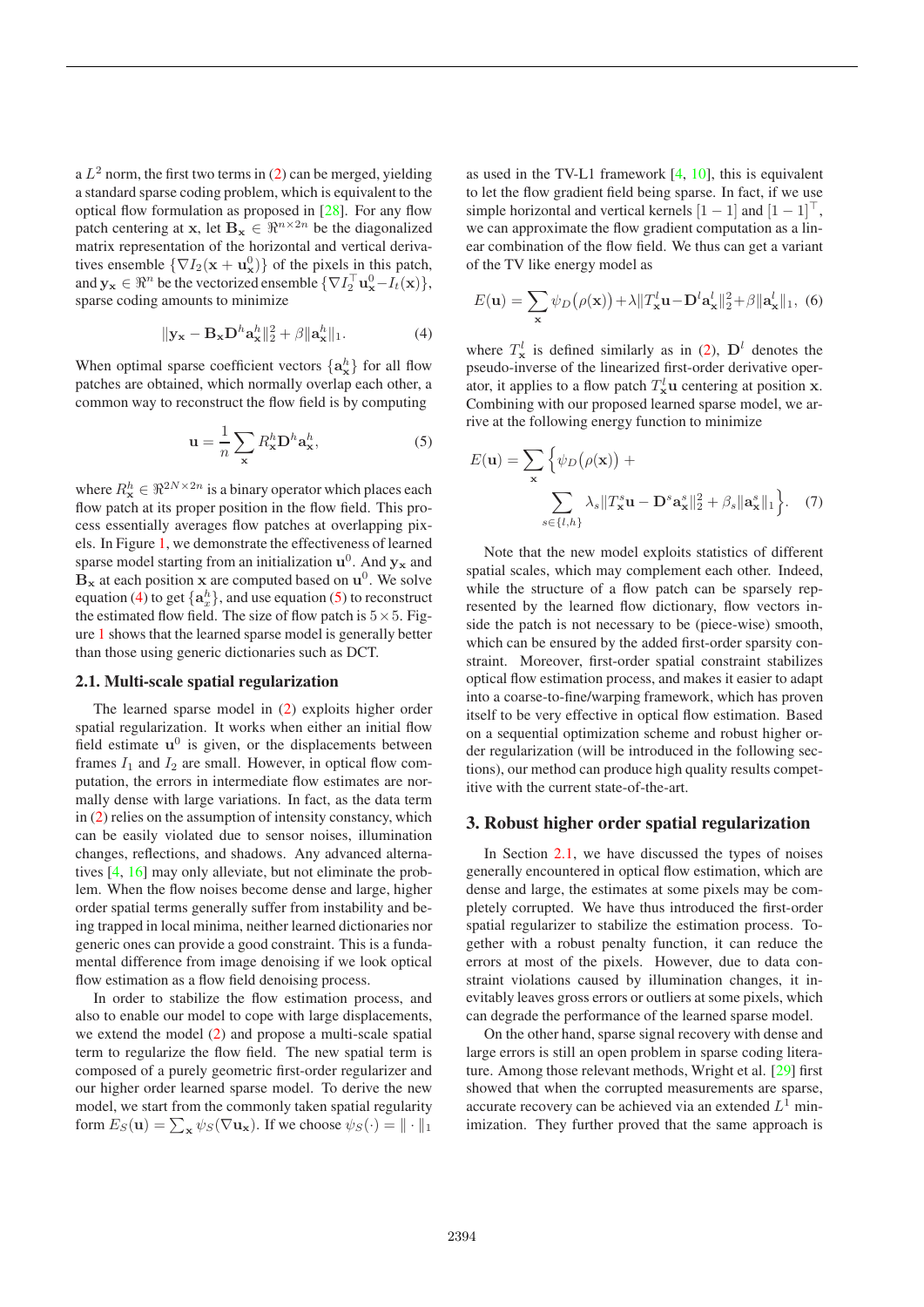possible to cope with dense corruption [30]. However, their proving conditions on a *highly correlated dictionary*, which is in general true in face recognition [29], but not applicable in both image restoration and optical flow estimation using learned dictionaries. In this work, we take a more direct approach to address the problem of outliers. That is, we consider identifying those more reliable pixels and in each flow patch, we use them to do sparse coding regularization. Since flow patches, no matter smooth or discontinuous, always have simple structures and are indeed sparse signals, accurate recovery using partial measurements is the inbuilt property of sparse coding.

Our approach is based on the observation that optical flow is in general piece-wise smooth. Both flow estimates deviating from their surrounding ones in smooth regions, and flow boundary estimates are less reliable and can be treated as outliers. Formally, for each estimated flow vector  $\mathbf{u}_\mathbf{x}$ , we compute an associated weight  $w_\mathbf{x}$  based on normalized flow similarities and spatial distances w.r.t. its surrounding pixels

$$
w_{\mathbf{x}} = \frac{1}{m} \sum_{\tilde{\mathbf{x}} \in \mathcal{N}(\mathbf{x})} \exp\left\{-\frac{\|\mathbf{u}_{\mathbf{x}} - \mathbf{u}_{\tilde{\mathbf{x}}}\|^2}{2\sigma_1^2} - \frac{\|\mathbf{x} - \tilde{\mathbf{x}}\|^2}{2\sigma_2^2}\right\},\tag{8}
$$

where  $\mathcal{N}(\mathbf{x})$  denotes a neighborhood of **x**, *m* is the size of  $\mathcal{N}(\mathbf{x})$ ,  $\sigma_1$  and  $\sigma_2$  are tuning parameters. When doing higher order spatial regularization, for each flow patch  $T^h_{\mathbf{x}}\mathbf{u}$ with *n* pixels, we use those  $\alpha n(0 < \alpha < 1)$  pixels having the top weights to perform robust partial sparse coding, and get an optimal  $a_x^h$ . Then all pixels of this patch are updated as  $D^h$ **a**<sub>x</sub><sup>h</sup>. The expression (8) is motivated from bilateral filtering [21], but it is flow-driven, and is embedded in a learned and robust sparse model. Moreover, it can treat both smooth regions and regions having multiple motions. In Figure 2, we demonstrate the effectiveness of robust regularization on the "RubberWhale" sequence in the Middlebury training set.

We have introduced the common way to update the flow field as in (5), which averages flow patches at overlapping pixels. However, motivated by recent optical flow works using non-local spatial regularization [17, 7], we find it is better to consider local image structures when reconstructing the flow field. More specifically, for each patch in higher order spatial regularization, we compute a weight mask  $M_{\mathbf{x}}^h \in \Re^{2n}$  based on color similarity

$$
M_{\mathbf{x}}^{h}(\mathbf{x}') = \exp\{-\|I_{1}(\mathbf{x}) - I_{1}(\mathbf{x}')\|^{2}/2\sigma_{3}^{2}\},\qquad(9)
$$

where **x**' is a pixel of the patch centering at **x**, and  $\sigma_3$  is a tuning parameter. The color value  $I_1(\cdot)$  is measured in the Lab space. The following weighted flow reconstruction scheme generally improves performance

$$
\mathbf{u} = \text{diag}\left(\sum_{\mathbf{x}} R_{\mathbf{x}}^h M_{\mathbf{x}}^h\right)^{-1} \sum_{\mathbf{x}} R_{\mathbf{x}}^h \text{diag}(M_{\mathbf{x}}^h) \mathbf{D}^h \mathbf{a}_{\mathbf{x}}^h. (10)
$$



Figure 2. Effectiveness of the proposed robust approach for higher order spatial regularization. (a) is a color coded intermediate flow estimate of the "RubberWhale" sequence in [20]. Two local regions of (a) are plotted in (c). Their corresponding weight maps (computed by (8)) are shown in (b), where darker points are less reliable. Results in (d) are based on standard sparse coding. Resuls in (e) are based on the proposed robust approach. Average angular error (AAE) and average end-point error (AEPE) are shown in bracket below each plot (AAE/AEPE).

#### **4. Sequential optimization**

Due to a robust penalty function used in the data term and sparsity priors for multi-scale spatial regularization, the energy function (7) is neither convex nor continuously differentiable. To optimize, we propose to decompose the problem into a sequence of simpler ones, while each subproblem involves alternating updates and iterating until convergence, similar to the quadratic splitting scheme commonly used in recent optical flow works [11, 13, 14]. Specifically, our algorithm proceeds with the initial  $\mathbf{u} = \mathbf{u}^0$  and the following iterations:

• For **u** being fixed, solve a sparse coding problem for each flow patch centering at **x**

$$
\lambda_l \|T_\mathbf{x}^l \mathbf{u} - \mathbf{D}^l \mathbf{a}_\mathbf{x}^l\|_2^2 + \beta_l \| \mathbf{a}_\mathbf{x}^l \|_1. \tag{11}
$$

Optimal  $\{a_x^l\}$  can be computed using LARS [32] or Lee et al.'s method  $[31]$ . To update the whole field **u**, we simply average the reconstructed flow patches  $\{D^l a^l_{\bf x}\}\$  at overlapping pixels, similar to the equation (5) as for the higher order case.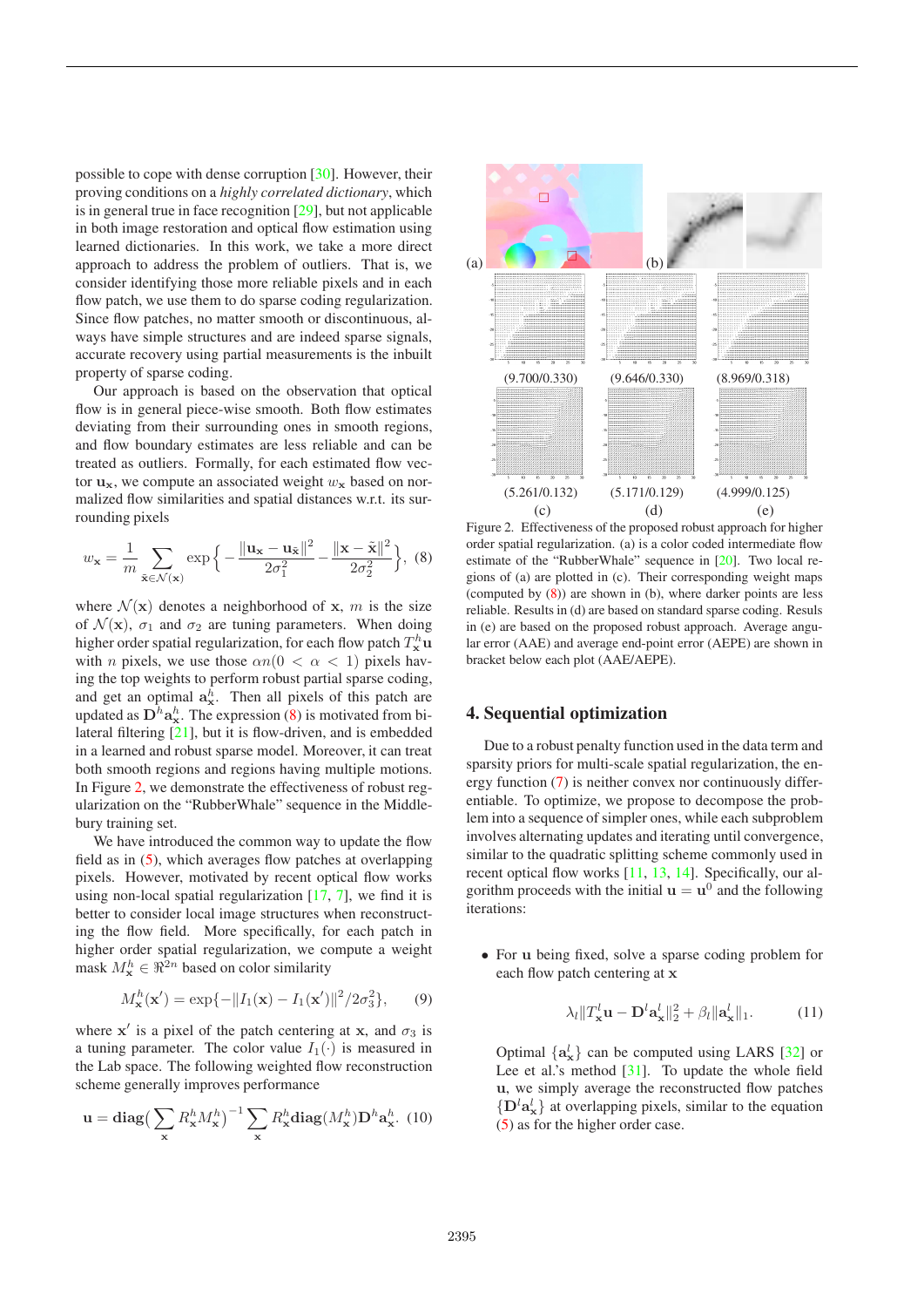• For  $\{a_x^l\}$  being fixed, minimize

$$
\sum_{\mathbf{x}} \psi_D (\nabla I_2^{\top} (\mathbf{u}_{\mathbf{x}} - \mathbf{u}_{\mathbf{x}}^0) + I_t) + \lambda_l \| T_{\mathbf{x}}^l \mathbf{u} - \mathbf{D}^l \mathbf{a}_{\mathbf{x}}^l \|_2^2.
$$
\n(12)

Since function  $(12)$  is differentiable, we follow [6] and pursue a local minimum by setting its derivative zero w.r.t. **u**, and solve the corresponding linear system of equations.

When the optimization concerning first-order spatial regularity is stable, our algorithm continues with the following iterations:

• For **u** being fixed, solve a robust partial sparse coding problem as proposed in Section 3, using the learned dictionary  $D^h$ <sup>2</sup>

$$
\lambda_h \|T_\mathbf{x}^h \mathbf{u} - \mathbf{D}^h \mathbf{a}_\mathbf{x}^h\|_2^2 + \beta_h \|\mathbf{a}_\mathbf{x}^h\|_1. \tag{13}
$$

Again, Lee et al.'s method or LARS can be used to compute  $\{a_{\bf x}^h\}$ . The updating of whole field **u** is based on the proposed weighted flow reconstruction scheme  $(10).$ 

• For  $\{a^h_{\bf x}\}\$  being fixed, minimize

$$
\sum_{\mathbf{x}} \psi_D (\nabla I_2^{\top} (\mathbf{u}_{\mathbf{x}} - \mathbf{u}_{\mathbf{x}}^0) + I_t) + \lambda_h \| T_{\mathbf{x}}^h \mathbf{u} - \mathbf{D}^h \mathbf{a}_{\mathbf{x}}^h \|_2^2,
$$
\n(14)

which can be solved similarly as  $(12)$ .

Our algorithm proceeds with a sequence of iterative steps, and alternates in minimizing functions  $(11)$ ,  $(12)$  and  $(13)$ ,  $(14)$  until convergence. Similar to  $[11]$ , the parameters  $\lambda_l$  in (12) and  $\lambda_h$  in (14) are initially set small to allow warm starting, and then logarithmically increased in their iterations.

Note that by writing the energy model as the form (7) and optimizing using (13), we implicitly assume that the overlapping flow patches are independent from each other, this is obviously questionable. However, this approximation makes the optimization easier and in practice, leads to improved performance. It is also interesting to compare with the popularly used TV-L1 framework [11, 9]. While their spatial regularization steps can be interpreted as total variation based noise removal, our model and optimization step in (13) borrow ideas from learning adapted, sparse and redundant image models, which is currently most competitive in image restoration.

#### **4.1. Implementation**

To allow for illumination changes between image frames, we pre-process the images using the structuretexture decomposition proposed in [12]. Our method is embedded in a coarse-to-fine/warping framework to cope with large displacements. We use a downsampling factor of 0.8 when constructing image pyramids. On each pyramid level, we perform 10 warping steps. In each warping step, the parameters  $\lambda_l$  in (12) and  $\lambda_h$  in (14) are logarithmically increased from  $10^{-4}$  to  $10^2$ . For sparse coding regularization,  $\beta_l/\lambda_l$  in (11) is set as 0.1. Instead of fixing  $\beta_h/\lambda_h$  in (13), we set the number of nonzero elements for each  $a_x^h$  in (13) as 10, i.e.,  $\|\mathbf{a}_{\mathbf{x}}^{h}\|_{0} = 10$ .

First-order spatial regularization is applied on  $8 \times 8$ blocks of the flow field, then results are averaged at overlapping pixels. Following [11, 7], we perform a  $5 \times 5$  median filtering after each step of first-order regularization. For higher order regularization, we use  $5 \times 5$  ( $n = 25$ ) flow patches. The horizontal and vertical flow dictionaries are separately trained, with the size of 4 times overcompleteness, thus  $p = 100$  and  $\mathbf{D}^h \in \mathbb{R}^{50 \times 200}$ . Currently we only apply higher order regularization on the pyramid level of original frame size. For the proposed robust approach, we consider a  $9 \times 9$  neighborhood, thus  $m = 81$ in (8). The tuning parameters  $\sigma_1$  and  $\sigma_2$  are set as 0.5 and 4 respectively, and  $\alpha = 0.8$  for partial sparse coding. Finally, we fix the weighted flow reconstruction parameter as  $\sigma_3=10.$ 

## **5. Experiments**

In this section, we quantitatively evaluate our proposed contributions for optical flow estimation. We used the Middlebury benchmark [20], which provides a training set with given ground truth flow fields, and an evaluation set for comparison between different methods. Since our method is based on learning, when comparing with other methods on the evaluation set, we used all 8 ground truth flow fields in the training set to learn the flow dictionary. When testing on the training set, we used "leave-one-out" methodology. That is, we used 7 ground truth flow fields to learn the dictionary, and used the left one for evaluation. In the following, we will first give separate evaluation of key contribution factors proposed in this work. We then show overall performance on the evaluation set of the Middlebury benchmark. Throughout these evaluations, parameters were set as in Section 4.1 for all testing sequences.

## **5.1. Contribution evaluation**

In Table 1, we use the Middlebury training set to show the contribution of higher order spatial regularization for accurate flow estimation. Accuracies in terms of average angular error (AAE) are presented. While results using multi-

 ${}^{2}$ Equation (13) does not explicitly account for partial sparse coding to keep consistent with the main energy function (7).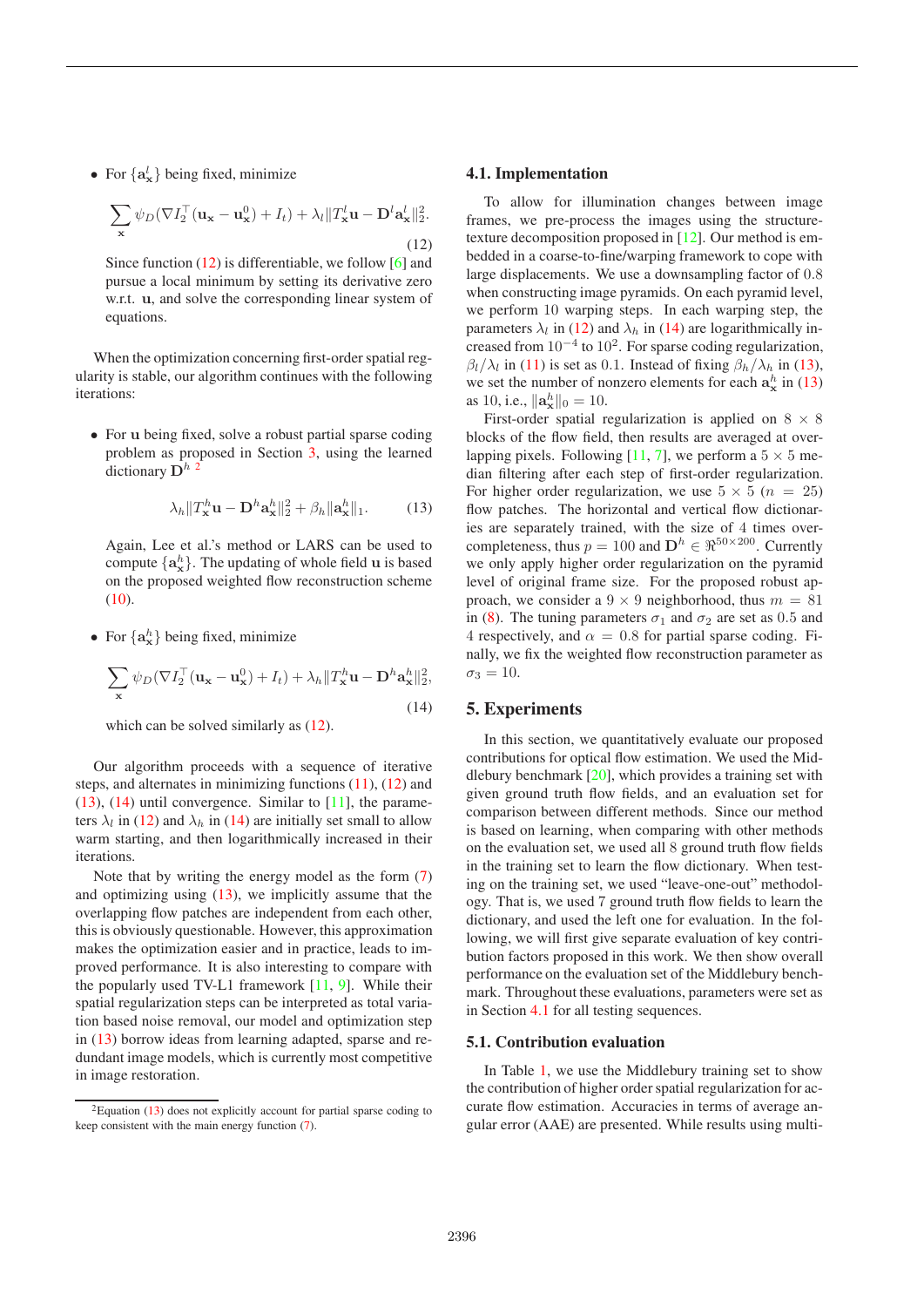| Measure | DCT Dict. | Learned Dict. | Dimetrodon | Grove2 | Grove3 | Hydrangea | <b>RubberWhale</b> | Urban2 | Urban3 | Venus |
|---------|-----------|---------------|------------|--------|--------|-----------|--------------------|--------|--------|-------|
| AAE     |           |               | 2.505      | 2.132  | 6.169  | .795      | 2.682              | 2.572  | 4.629  | 4.150 |
| AAE     |           |               | 2.511      | 2.063  | 6.043  | .774      | 2.672              | 2.498  | 4.633  | 4.123 |
| AAE     |           |               | 2.481      | 2.012  | 6.011  | .758      | 2.629              | 2.481  | 4.630  | 4.095 |

Table 1. Evaluation results on the Middlebury training set. Comparisons are made between methods using first-order spatial regularity only (first row), first-order plus higher order using DCT dictionary, and first-order plus higher order using learned dictionary. Measure is in terms of the average angular error (AAE).

| Measure | RobustLSM | Weighted Recon. | Dimetrodon | Grove2 | Grove3 | Hydrangea | RubberWhale | Urban2 | Urban3 | <b>Venus</b> |
|---------|-----------|-----------------|------------|--------|--------|-----------|-------------|--------|--------|--------------|
| AAE     |           |                 | 2.551      | .595   |        | .811      | 2.300       | 2.036  | 2.685  | 3.357        |
| AAE     |           |                 | 2.541      |        | 5.005  | 1.803     | 2.285       | 2.004  | 2.599  | 3.297        |

Table 2. Evaluation results on the Middlebury training set. Results in both rows are based on robust higher order regularization using learned dictionary. Using a weighted flow reconstruction scheme, the results in the second row are further improved. Measure is in terms of the average angular error (AAE).



Figure 3. Color coded flow results of the 8 sequences in the Middlebury training set. Average angular error (AAE) and average end-point error (AEPE) are given in brackets below each image (AAE/AEPE).

scale spatial regularization are generally better than those using first-order spatial regularity only, our results based on learned flow dictionaries further improve over those using DCT. Note that in these experiments, we have not used the proposed robust higher order regularization yet, the effectiveness of which is demonstrated in Table 2. From Table 2 we can see that robust partial sparse coding indeed reduces the influence of outliers and improves performance. Finally, the image-driven, weighted flow field reconstruction scheme pushes the accuracies a step further. Figure 3 gives the color coded flow results of the 8 Middlebury training sequences.

#### **5.2. Overall performance**

Figure 4 compares our method with other methods using screenshots from the Middlebury evaluation homepage, where our method is denoted as LSM. Only top-performing methods are shown for comparison. At the time of publication, our results rank third for AAE and fourth for average EPE, among the methods listed there. Figure 4 shows that under all three criteria, i.e., the whole flow field (all), flow boundaries (disc), and smooth regions (untext), our method is highly competitive with the state-of-the-art.

The first ranking method, MDP-Flow2 [15], exploited extended flow initialization on each image scale to preserve small-scale motion structures, which are often lost in traditional coarse-to-fine/warping framework. The second method, Layers++ [8], proposed a probabilistic layered model that can address occlusions between different motion layers. We have not addressed these problems in this paper. Nevertheless, we mainly aim to show the effectiveness of learning-based sparse representation for optical flow estimation. Our method gives better results than both previous learning-based approaches [6, 18], and those recently proposed methods using higher order spatial regularization  $[19, 17, 7]$ . The techniques in  $[15, 8]$  may be combined with ours to further improve performance, we leave these issues for future research.

## **6. Conclusion**

In this work, we showed the effectiveness of learned sparse representation for accurate optical flow estimation. Our method is based on multi-scale spatial regularization, which benefits from first-order spatial regularity and our proposed, learned sparse model. We used a sequential optimization scheme to solve the energy minimization problem. To address the problem of outliers in intermediate flow estimates, we further proposed flow-driven and imagedriven approaches for robust spatial regularization. Experiments show that accuracies are significantly improved. Currently we have not addressed the recovery of small-scale motion structures. In future research, we plan to combine our method with extended flow initialization on each image scale, to further improve the accuracy.

#### **References**

[1] B.K.P. Horn and B.G. Schunck, Determining optical flow, *Artificial Intelligence*, 17:185-203, 1981. 1, 2, 3